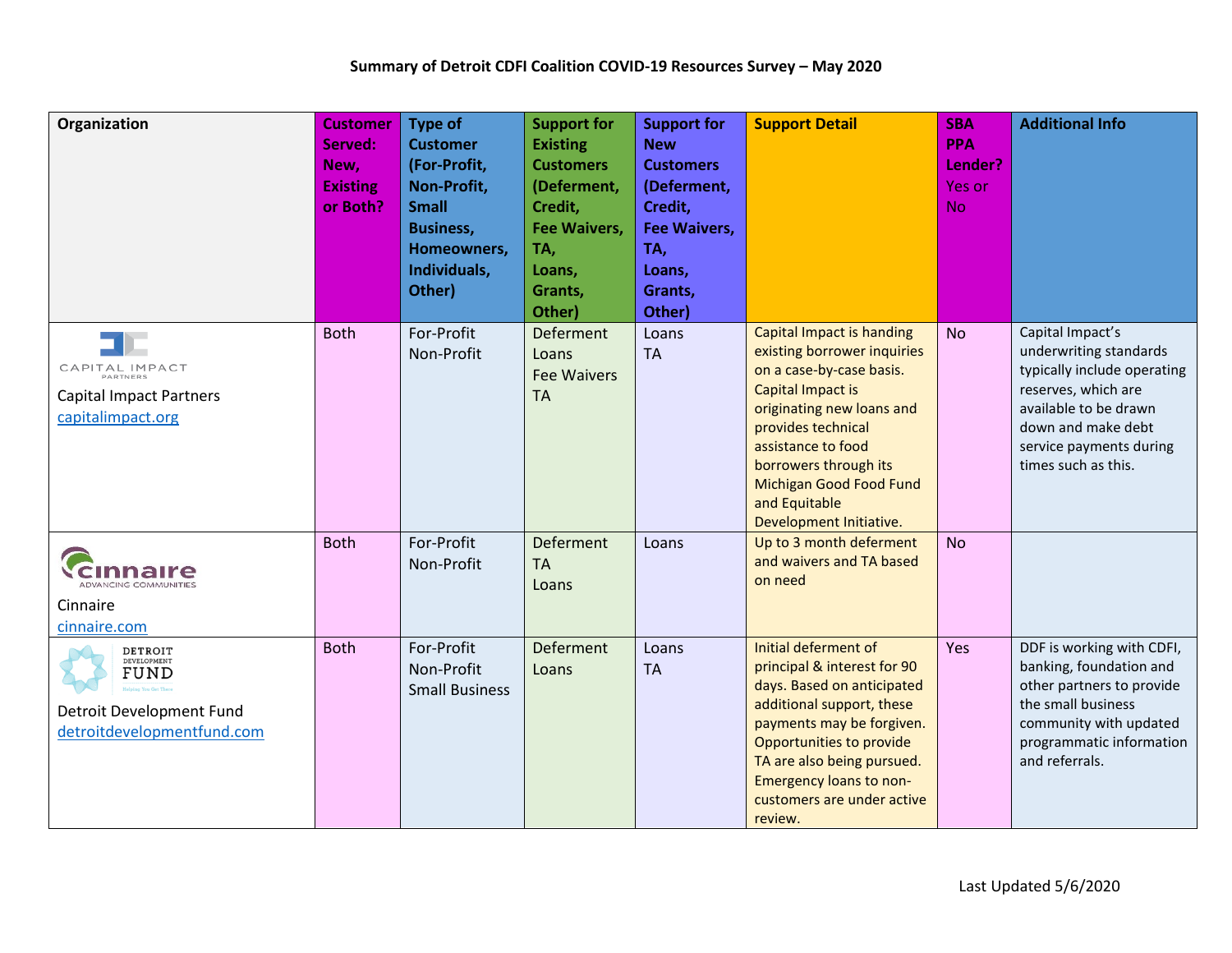| Fafnir<br>fafnirlab.com                                                                     | N/A         | N/A                                               | N/A                                                    | N/A                | N/A                                                                                                                                                                                                                                                                                                                                                                             | <b>No</b> | Fafnir is collecting data to<br>understand the financial<br>condition of small<br>businesses during the<br>crisis and attempting to<br>model a return to<br>"normal" after the crisis<br>ends. Data to be analyzed<br>by in-house analytics<br>team. Analytics services<br>available to members of<br>the Coalition (and others)<br>if they have small biz data<br>(financials, loan<br>performance) to share. |
|---------------------------------------------------------------------------------------------|-------------|---------------------------------------------------|--------------------------------------------------------|--------------------|---------------------------------------------------------------------------------------------------------------------------------------------------------------------------------------------------------------------------------------------------------------------------------------------------------------------------------------------------------------------------------|-----------|----------------------------------------------------------------------------------------------------------------------------------------------------------------------------------------------------------------------------------------------------------------------------------------------------------------------------------------------------------------------------------------------------------------|
| <b>Strengthening nonprofits and</b><br>the communities they serve.<br><b>IFF</b><br>iff.org | <b>Both</b> | For-Profit<br>Non-Profit                          | <b>Deferment</b><br>Loans<br><b>TA</b>                 | Loans<br><b>TA</b> | Existing client principal &<br>interest payment<br>deferment for up to 90<br>days. Formed a partnership<br>with CRFUSA to offer<br>assistance to its existing IFF<br>clients and nonclients with<br>completing the initial<br>intake form and application<br>to CRFUSA for PPP.                                                                                                 | <b>No</b> |                                                                                                                                                                                                                                                                                                                                                                                                                |
| <b>INVEST SILE DETROIT</b><br><b>Invest Detroit</b><br>investdetroit.com                    | <b>Both</b> | For-Profit<br>Non-Profit<br><b>Small Business</b> | Deferment<br><b>Fee Waivers</b><br><b>TA</b><br>Grants | Grants             | <b>Property Owner Rental</b><br>Relief Fund - Grant of up<br>to \$10K for landlords of<br>properties less than 35,000<br>SF. Existing client payment<br>deferments up to 90 days.<br>TA for existing borrowers.<br>Resource page on website<br>for small business. Tech<br><b>Startup Stabilization fund</b><br>for early stage tech<br>companies during COVID-<br>19 outbreak. | <b>No</b> | Can refer to SBA lenders<br>for small business lenders<br>who want to make SBA<br>application.                                                                                                                                                                                                                                                                                                                 |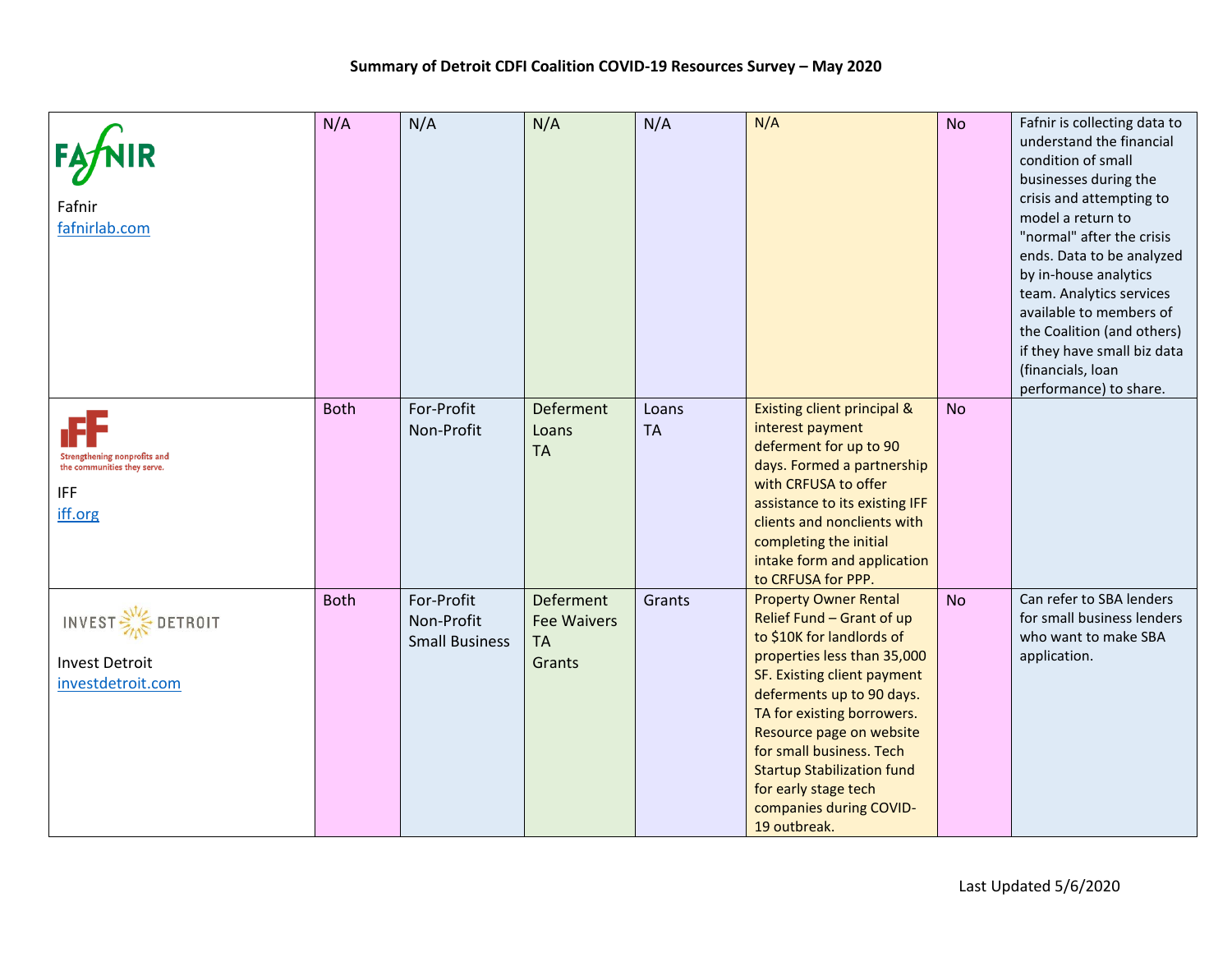| $\frac{1}{3}$ Liberty Bank<br>Liberty Bank & Trust<br>libertybank.net<br><b>LISC</b><br><b>DETROIT</b><br><b>LISC Detroit</b><br>detroit-lisc.org | <b>Existing</b><br><b>Both</b> | For-Profit<br>Non-Profit<br><b>Small Business</b><br>Homeowners<br>Individuals<br>For-Profit<br>Non-Profit<br><b>Small Business</b><br>0% Program<br>Participants | Deferment<br><b>Fee Waivers</b><br>Loans<br><b>Deferment</b><br><b>Fee Waivers</b><br><b>TA</b><br>Loans<br>Grants | Loans<br>Grants<br><b>TA</b> | We are offering up to 4<br>months of deferment.<br><b>Verizon Small Business</b><br><b>Recovery Fund and LISC</b><br><b>Rapid Relief &amp; Resiliency</b><br><b>Fund Grants; LISC Rapid</b><br><b>Relief &amp; Resiliency Fund</b><br>Loans up to \$50,000<br>unsecured loan capital at<br>0%; KIVA loans; 0% Interest<br>Home Repair Loan Program<br>participant deferments up<br>to 90 days; | Yes<br>Yes | Existing borrowers eligible<br>for late loan payment<br>penalty fee waivers,<br>extended loan origination<br>periods, refund good faith<br>deposits for projects not<br>moving forward, payment<br>deferments based on type<br>of project up to 60 days;<br>short-term bridge loans to<br>approved government<br>subsidies for borrowers<br>awarded Federal, State or<br>local business disruption<br>support; TA to support<br>business stabilization and<br>recovery |
|---------------------------------------------------------------------------------------------------------------------------------------------------|--------------------------------|-------------------------------------------------------------------------------------------------------------------------------------------------------------------|--------------------------------------------------------------------------------------------------------------------|------------------------------|------------------------------------------------------------------------------------------------------------------------------------------------------------------------------------------------------------------------------------------------------------------------------------------------------------------------------------------------------------------------------------------------|------------|------------------------------------------------------------------------------------------------------------------------------------------------------------------------------------------------------------------------------------------------------------------------------------------------------------------------------------------------------------------------------------------------------------------------------------------------------------------------|
| nlile<br>MICHIGAN<br><b>COMM</b><br>UNITY<br>CAPITAL<br><b>Michigan Community Capital</b><br>michigancommunitycapital.org                         | <b>Both</b>                    | For-Profit<br>Non-Profit<br><b>Small Business</b>                                                                                                                 | <b>Fee Waivers</b><br><b>TA</b><br>Loans<br><b>Extensions &amp;</b><br>Restructuring                               | Loans                        | <b>Offering extended</b><br>maturities, deferments and<br>technical assistance to<br>existing customers.<br>Prospective retail tenant<br>customers will need<br>additional credit via loans<br>or Tl.                                                                                                                                                                                          | <b>No</b>  |                                                                                                                                                                                                                                                                                                                                                                                                                                                                        |
| <b>National Development Council</b><br>ndconline.org                                                                                              | <b>Both</b>                    | For-Profit<br>Non-Profit<br><b>Small Business</b>                                                                                                                 | <b>Deferment</b><br>Credit<br>Loans                                                                                | Deferment<br>Credit<br>Loans | As an SBA lender, we have<br>granted 30 day<br>deferments; SBA is paying<br>6 months of debt service<br>on 7(a) loans. Borrowers<br>are eligible for up to 90<br>days of deferment.                                                                                                                                                                                                            | <b>Yes</b> | Due to the nature of our<br>grant funding, we have<br>requested permission to<br>convert our Grow Detroit<br>Fund from strictly a 7(a)<br>loan fund into a PPP and<br>7(a) loan fund.                                                                                                                                                                                                                                                                                  |